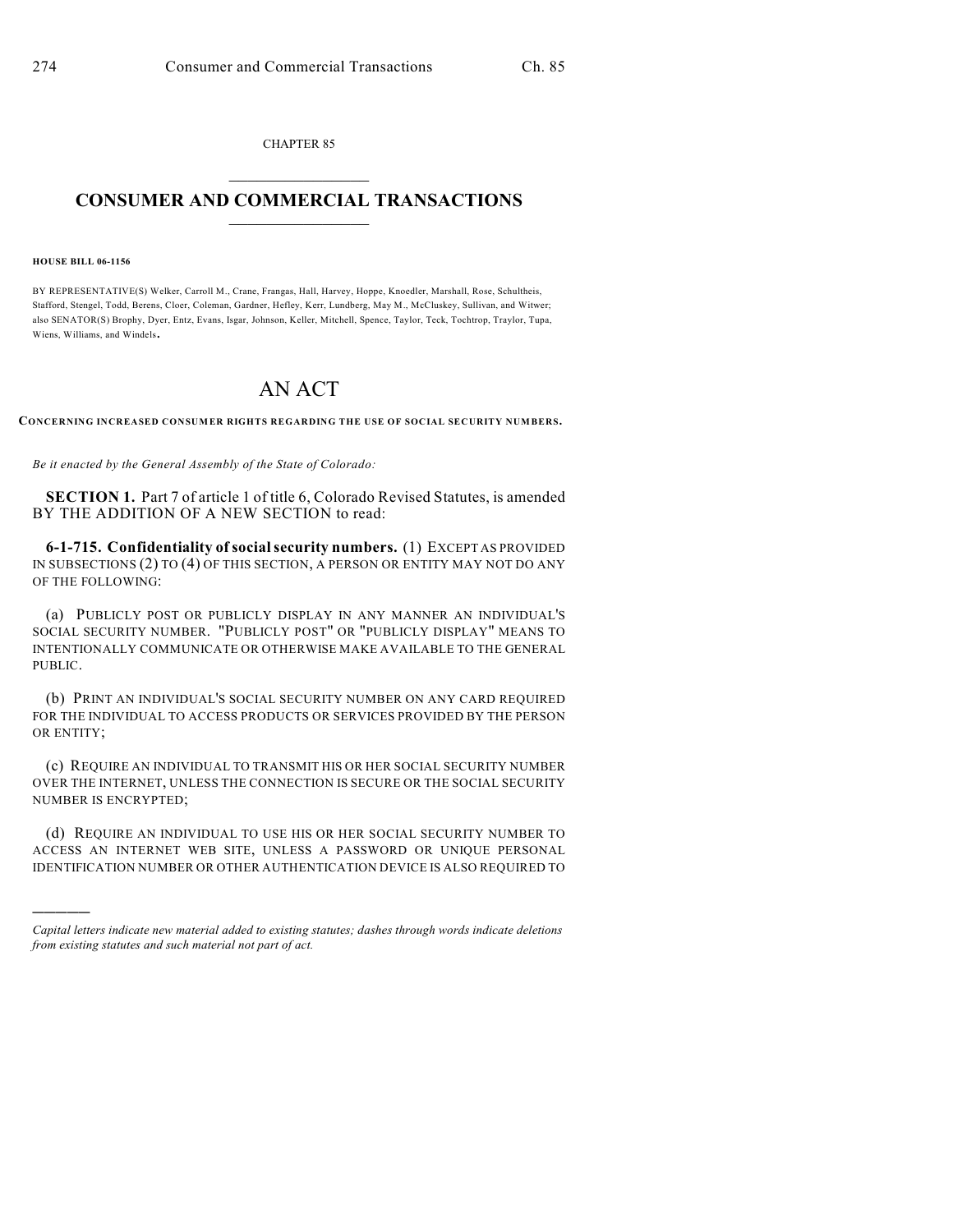## ACCESS THE INTERNET WEB SITE; AND

(e) PRINT AN INDIVIDUAL'S SOCIAL SECURITY NUMBER ON ANY MATERIALS THAT ARE MAILED TO THE INDIVIDUAL, UNLESS STATE OR FEDERAL LAW REQUIRES, PERMITS, OR AUTHORIZES THE SOCIAL SECURITY NUMBER TO BE ON THE DOCUMENT TO BE MAILED. NOTWITHSTANDING THIS PARAGRAPH (e), SOCIAL SECURITY NUMBERS MAY BE INCLUDED IN APPLICATIONS AND FORMS SENT BY MAIL, INCLUDING DOCUMENTS SENT AS PART OF AN APPLICATION OR ENROLLMENT PROCESS, OR TO ESTABLISH, AMEND, OR TERMINATE AN ACCOUNT, CONTRACT, OR POLICY, OR TO CONFIRM THE ACCURACY OF THE SOCIAL SECURITY NUMBER. A SOCIAL SECURITY NUMBER THAT IS PERMITTED TO BE MAILED UNDER THIS SECTION MAY NOT BE PRINTED, IN WHOLE OR IN PART, ON A POSTCARD OR OTHER MAILER NOT REQUIRING AN ENVELOPE, OR VISIBLE ON THE ENVELOPE OR WITHOUT THE ENVELOPE HAVING BEEN OPENED.

(2) (a) A PERSON OR ENTITY THAT HAS USED, PRIOR TO THE EFFECTIVE DATE OF THIS SECTION, AN INDIVIDUAL'S SOCIAL SECURITY NUMBER IN A MANNER INCONSISTENT WITH SUBSECTION (1) OF THIS SECTION, MAY CONTINUE USING THAT INDIVIDUAL'S SOCIAL SECURITY NUMBER IN THAT MANNER ON OR AFTER THE EFFECTIVE DATE OF THIS SECTION IF ALL OF THE FOLLOWING CONDITIONS ARE MET:

(I) THE USE OF THE SOCIAL SECURITY NUMBER IS CONTINUOUS. IF THE USE IS STOPPED FOR ANY REASON, SUBSECTION (1) OF THIS SECTION SHALL APPLY.

(II) THE PERSON OR ENTITY PROVIDES THE INDIVIDUAL WITH AN ANNUAL DISCLOSURE THAT INFORMS THE INDIVIDUAL THAT HE OR SHE HAS THE RIGHT TO STOP THE USE OF HIS OR HER SOCIAL SECURITY NUMBER IN A MANNER PROHIBITED BY SUBSECTION (1) OF THIS SECTION.

(b) THE PERSON OR ENTITY SHALL IMPLEMENT A WRITTEN REQUEST BY AN INDIVIDUAL TO STOP THE USE OF HIS OR HER SOCIAL SECURITY NUMBER IN A MANNER PROHIBITED BY SUBSECTION (1) OF THIS SECTION WITHIN THIRTY DAYS AFTER THE RECEIPT OF THE REQUEST. THE PERSON OR ENTITY MAY NOT IMPOSE A FEE OR CHARGE FOR IMPLEMENTING THE REQUEST.

(c) THE PERSON OR ENTITY SHALL NOT DENY SERVICES TO AN INDIVIDUAL BECAUSE THE INDIVIDUAL MAKES A WRITTEN REQUEST PURSUANT TO PARAGRAPH (b) OF THIS SUBSECTION (2).

(3) THIS SECTION SHALL NOT PREVENT THE COLLECTION, USE, OR RELEASE OF A SOCIAL SECURITY NUMBER AS REQUIRED, PERMITTED, OR AUTHORIZED BY STATE OR FEDERAL LAW OR THE USE OF A SOCIAL SECURITY NUMBER FOR INTERNAL VERIFICATION OR ADMINISTRATIVE PURPOSES, INCLUDING BY THE DEPARTMENT OF REVENUE.

(4) THIS SECTION SHALL NOT APPLY TO:

(a) DOCUMENTS OR RECORDS THAT ARE RECORDED OR REQUIRED TO BE OPEN TO THE PUBLIC PURSUANT TO THE CONSTITUTION OR LAWS OF THIS STATE OR BY COURT RULE OR ORDER, AND THIS SECTION SHALL NOT LIMIT ACCESS TO THESE DOCUMENTS OR RECORDS; OR